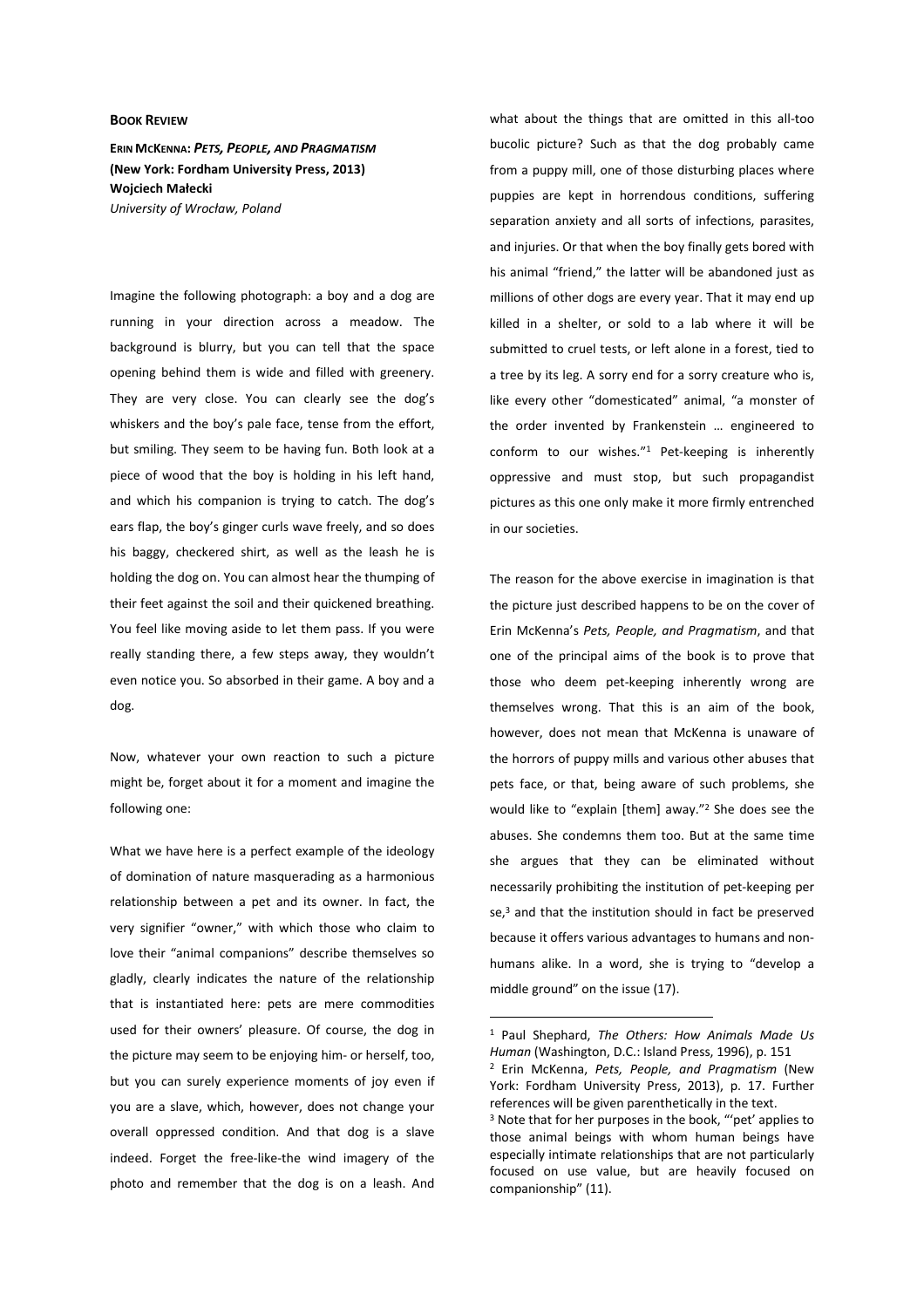Such an approach puts McKenna among other pragmatists who have pursued the third way strategy in politics and ethics, which is also known as meliorism or reformism.<sup>4</sup> Her predecessors on this path are many, but as a recent example one might name Richard Rorty, a thinker who fiercely criticized the atrocities of capitalism and urged for a return to "class politics,"<sup>5</sup> while at the same time arguing that a total revolution was not the answer, and that one should rather tinker with the system itself to steer it in a more hopeful direction. The results are well-known. Rorty's arguments convinced neither the neoliberals nor radical leftists, and he was attacked by both. It remains to be seen whether McKenna will meet analogous reactions from the radical critics of pet-keeping and the defenders of the status quo. In the meantime, let us take a look at the contours of the "middle ground" she occupies.

Although she admits her indebtedness to ecofeminism, McKenna makes it clear from the very beginning of the book, that she draws mainly on the theoretical resources of American pragmatism. This philosophical tradition is of course rich and varied, so it might be helpful to explain here that what she adopts from pragmatism are its, as she calls them, "five basic dimensions" (104), that is fallibism, experimentalism, pluralism, naturalism, and developmentalism. According to McKenna, when applied to the question of our relationships with other animal beings, these translate into the following approach:

we need to understand the evolutionary (naturalism) history of the various animal beings and we need to examine the ways we have influenced and transformed each other. We need to be open to seeing the world from the perspectives of all the animal beings (pluralism) with whom we live if we want to develop mutually satisfactory relationships. We need to recognize that these relationships are always in process (developmentalism) as is the nature of both the human and other animal beings. We need to experiment (experimentalism) with new and different ways to sustain and to improve the relationships, and we need to be willing to admit when we make mistakes (fallibilism) in understanding ourselves, other animal beings, and our relationships with each other (104; cf. 36-42).

It is from this five-dimensional perspective that McKenna wants to achieve the main aims of her book, that is (a) to undermine what she sees as "extreme positions" on the institution of pet-keeping, including those that postulate to eliminate it altogether, and which she associates in particular with PETA, Tom Regan, and Gary L. Francione; and (b) to show how pragmatism could be used to have the institution improved (or "ameliorated," if you are as fond of Deweyese as McKenna is).

As regards (a), McKenna argues that the extreme views in question are often underlain by "human exceptionalism," that is a belief in there being a fundamental ontological difference between humans and the rest of the animal world  $-$  something which becomes rather ironic in the case of otherwise diametrically opposed views (2; cf. 24, 39). For instance, there are those, she says, who relying on "a sense of nature that puts humans outside of nature," believe that "all human relationships with other animal beings must end – because they violate the interests of the other animal beings and they fail to respect any intrinsic value of the other animals beings" (17). Then there are those who believe, relying on the same understanding of nature, that humans can use other animals "in any way they see fit" (2) – because only our species can have any interests whatsoever. For McKenna, both views are untenable, because so is their common exceptionalist tenet. According to her developmentalist and naturalist perspective, our species not only had emerged from the

 $\overline{a}$ 

<sup>4</sup> See, for instance, Richard Shusterman's *Pragmatism and the Philosophical Life* (New York: Routledge, 1997), p. 62, for remarks on pragmatism as a "middle road." <sup>5</sup> That is, "a politics that centres on the struggle to prevent the rich from ripping off the rest of the country" and aims at "the goal that matters most: the classless society." Rorty, *Achieving Our Contry: Leftist Thought in Twentieth-Century America* (Cambridge, Mass.: Harvard University Press, 1998), pp. 260-261.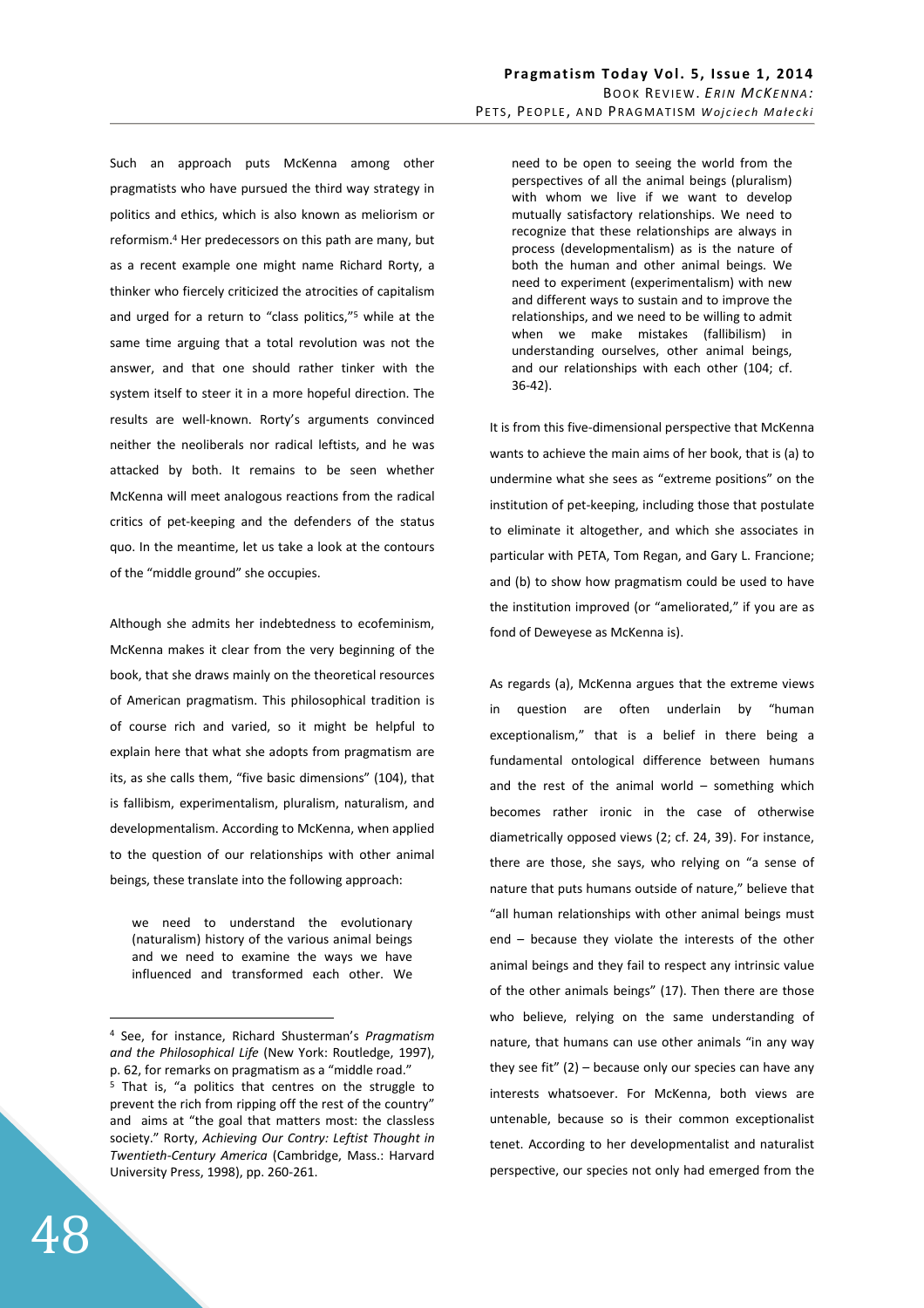so-called natural environment, but as soon as this happened, it began to "engage in transactive" (that is "mutually transformative") relationships with that environment and its other inhabitants, which continue until this day (117, cf. 42). It would be quite appropriate to say, then, that human and non-human animals "coconstitute each other" (8). Given that, drawing a strict ontological boundary between the two groups is absurd, and so is  $-$  a fortiori  $-$  deriving any ethical conclusions from it.

But frequent attachment to human exceptionalism is not the only problem McKenna sees in extreme positions adopted in the debate on the keeping of pets. According to her, many such positions are characterized by insufficient attention to the complexities of the question; the complexities of domestication's history and of the current condition of pets, as well as the complexity of consequences that radical responses to pet abuse may bring. Take those animal advocates who would like the practice of pet-keeping to end entirely. Some of them see domestication narrowly as an intervention "in nature," "a feat of engineering that is deliberate and planned," and based on "domination" (27). But that picture, argues McKenna, is problematized by the available historical evidence which encourages us to see domestication "as a naturally arising symbiotic relationship, rather than an extraordinary discovery"<sup>6</sup>; to see it as something "unintentional and not conscious,"<sup>7</sup> something which, given "the habits of other animal beings", may "seem almost inevitable" (29). Note that McKenna does not want to deny that domestication has involved domination, control, and engineering, but

 $\overline{a}$ 

rather to stress that this cannot be the whole story about it.

Similarly, McKenna's point goes, the abuse which millions of pets suffer every day is not the whole story about the current state of human-pet relationships, even if "many" animal advocates behave as this was actually the case. Consider animal shows and horse racing. "If some exhibitors engage in cruel practices in the pursuit of competitive titles with other animal beings, many jump to the position that showing and competition with animals is always wrong" (7). But, as McKenna assures us, not all exhibitors do such things, just as not all people involved in horse racing are guilty of using of "banned training practices such as spiking …, tendon firing or injecting irritants into horses legs [sic] …, deadening tails …., breaking tails …, the artificial weighting of their feet …, and the use of banned drugs" (51). From McKenna's perspective, to condemn animal shows or horse racing only on the basis of such abuses, would be wrong, plain and simple. And banning those forms of human-animal relationships on such grounds would be even worse because it would "actually show a lack of respect" for the animals involved. What McKenna means by this is that, when "done well" shows and races "fit the nature and developmental histories of specific" animals and "provide an important outlet for expressing their physical abilities and mental capacities" (83). To her mind, taking away this outlet altogether because shows and races sometimes involve abuse, would be an example of "over-correction in response to problematic situations" (84).

It should be noted here, that McKenna has major doubts about "all or nothing kinds of changes" in general, arguing that "they often do as much harm as good"  $-$  a harm which is sometimes entirely unexpected by those who are the keenest to introduce such changes. One of the examples she gives concerns pit bulls, who, because of their frequent use in dog fights, have been entirely banned by "many cities" in the US. However good the

<sup>6</sup> Richard Bulliet, *Hunters, Herders, and Hamburgers: The Past and Future of Human-Animal Relationships* (New York: Columbia University Press, 2005), p. 90; quoted after McKenna (29).

<sup>&</sup>lt;sup>7</sup> As regards dogs, for instance, "they and humans may have been in a relationship … that have started from fourteen thousand to fifteen thousand years ago – long before humans could have completely controlled the relationship" (134).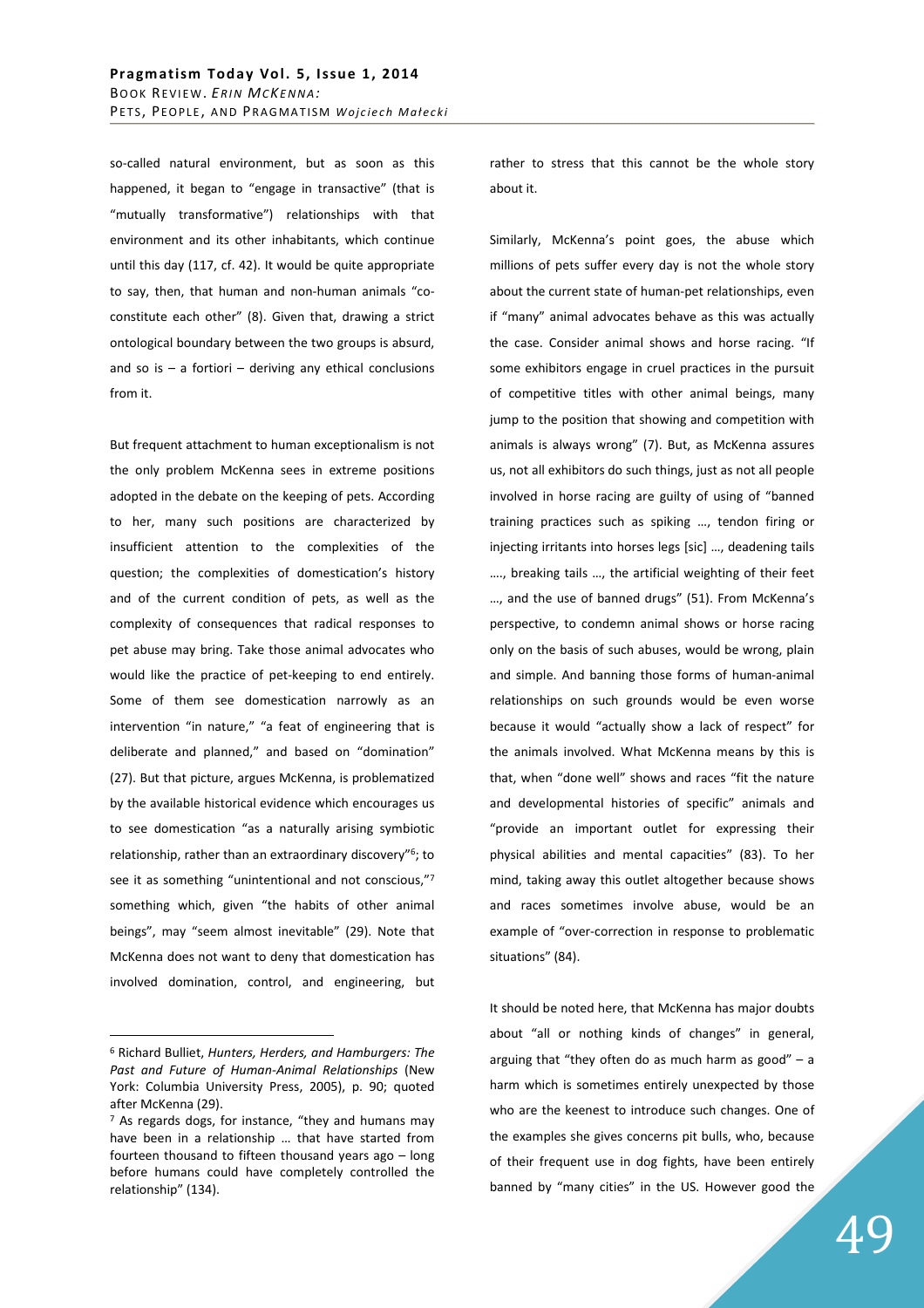intentions behind the ban might have been, its outcome is that these are "mostly the dogs themselves who suffer." They are "often being euthanized," and if that is not the case, they are "kept hidden and so are more easily subject to abuse" (170).

Let's not forget, however, that the task McKenna set for herself in the book is not only to criticize positions adopted by others, but also to propose a concrete, positive alternative herself. What animates her proposal, to which we hereby turn, is the conviction that in order to develop "more respectful" forms of pet-keeping we first need to "get acquainted" with "the activities we want to evaluate and possibly change," including all beings involved in them (147). It therefore should come as no surprise that McKenna focuses on pets she herself is most acquainted with – that is, dogs, cats, and horses. She devotes one separate chapter to each of these species, and all the three chapters have an analogous structure, consisting of parts addressing "Abuse and neglect," "Use In Research and Biomedical Contexts," "Use In Entertainment," "Use in Competition," and finally, and not unfittingly, "Death*.*" McKenna relies here not only on what she knows from her first-hand experience, but also on empirical material gathered by ethologists, anthropologists, historians, journalists, animal trainers, and others, putting forward so many proposals that it would be impossible to summarize them all in a review like this one. However, the following two should serve well as an illustration of her approach.

For instance, in Chapter 1, McKenna addresses the question of "natural horsemanship" that is "the philosophy of working with horses by appealing to their instincts and herd mentality" (56). While not denying that the particular "training methods" advocated by natural horsemen such as Pat Parelli work just fine in the case of some "horse beings," she observes that they are hardly applicable to all horses in all circumstances. Unfortunately, "many people" treat those techniques as if they were "absolute," universal solutions, something which "can lead to problems and put both the human being and the horse being in a dangerous position" (56- 57). Now, McKenna suggests that what might prevent such errors is adopting a pragmatist perspective indeed, which is because "[b]eing pluralistic Pragmatism recognizes that there is no one-size fits all solution or approach" (58, cf. 145). This is of course but one of the "dimensions" of pragmatism that McKenna would like to put to work in the service of improving human-pet relationship. Our next, and final, example shows all five dimensions applied to one particular problem (i.e. the use of horses in entertainment), demonstrating, too, McKenna's frequent strategy of supporting her arguments with an autobiographical narrative:

Using the Pragmatist perspective one realizes that, given the *natural* and *developmental* history of domesticated horses, there are horse beings who want to perform, who want to run, who want to pull, who want to jump, who want to cut cattle, who want to run barrels, who want to model, who want to demonstrate the power and precision of dressage. Experiments, and the willingness to learn (*fallibilism*), have taught humans a great deal over the five thousand to six thousand year relationship with horses. As long as one has appropriately matched the activity with the physical and psychological abilities of the horse and is able to work with the particular personality and interests of the individual horse (respect the *plurality* of horses), there is nothing inherently wrong these activities from the Pragmatist point of view.

For example, Donald is the horse with whom I had the longest relationship. We met when he was one and he has recently died at age thirtytwo. Needless to say, we knew each other pretty well. When Donald was young we showed in the Morgan shows in English pleasure and pleasure driving. He always made it clear he preferred driving to riding. He pranced around once he saw the harness and he couldn't wait to get going once he was hooked to the cart – even in his thirties. At the age of twenty-seven, he went to a local Morgan show as company of Hank, the younger horse in my life. I put him in a driving class just for the fun of it. I wasn't sure he could sustain the trot as long as the judges might ask. By then the ligaments in his hind legs were stretched out due to age and he didn't have much strength in his hindquarters. So, I figured we'd just do what he wanted – this was just for fun. True to form he barely stood to be hooked.

50